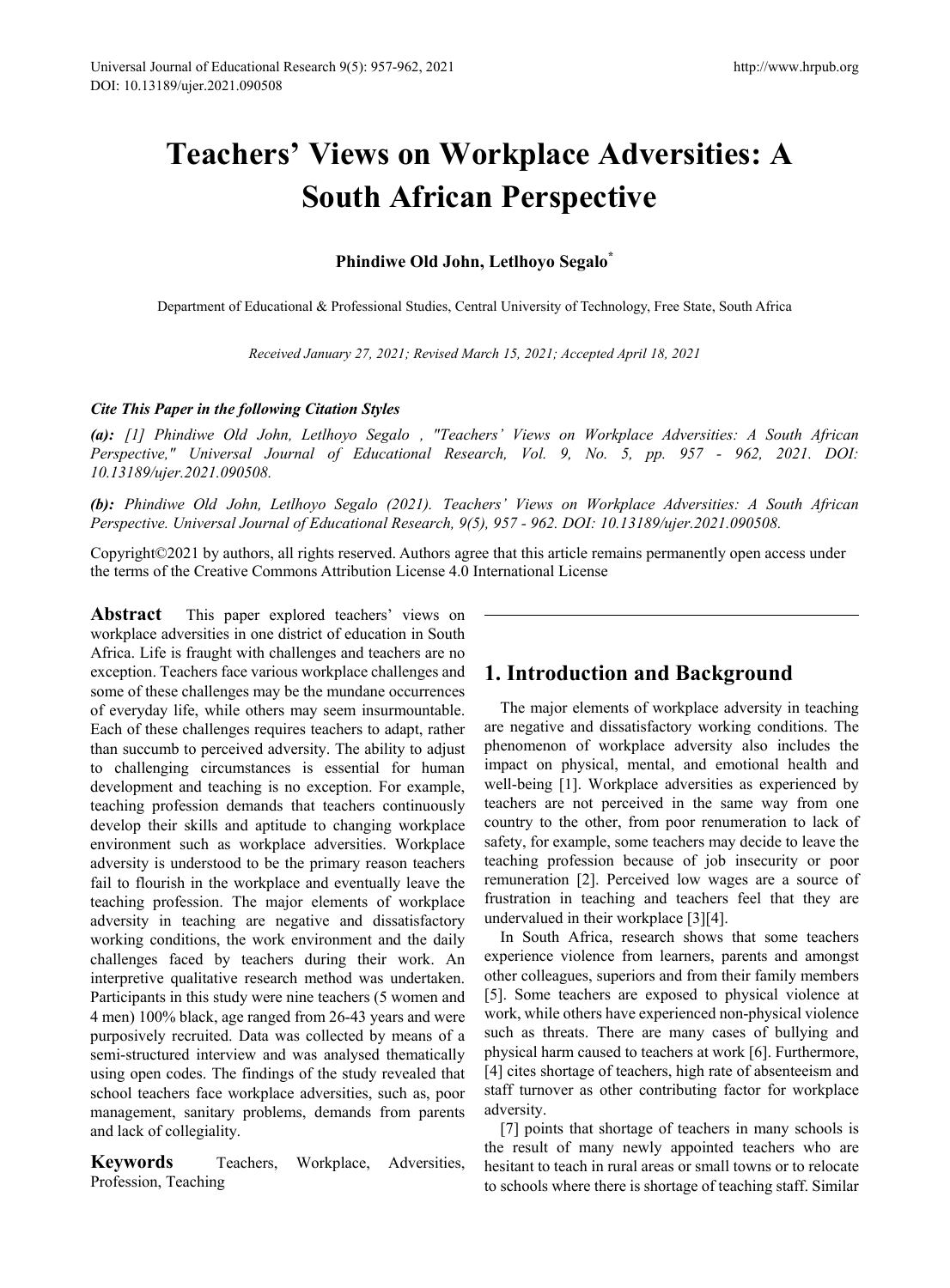view is expressed by [8], stating that a sizable number of qualified teachers in Lesotho, Mozambique, Tanzania, Malawi, and Uganda are resistant to teach in far flung areas. Again, [9][10], advice that there is a need to support and motivate newly qualified teachers to work in different areas.

Teachers work in environments of organisational change that can contribute to negative health outcomes for workers  $[11][12][13][14]$ . Furthermore, [15], stress that frequent organizational changes such as new management, curriculum changes lead to resistance and anxiety that can take shape as illness. High levels of stress among teachers and other underlying heath challenges such as Human Immunodeficiency Virus (HIV) and Acquired Immunodeficiency Syndrome (AIDS) are accounted for high levels of teacher absenteeism at schools [16] [17[18].

In Nigeria, Kenya, Zimbabwe and Lesotho poor planning and resourcing of schools can be experienced by teachers as a challenge, a barrier to teaching and access to quality education [19][20][21]. [22][23][24][25] point that South African education landscape pose similar workplace adversities experienced by teachers elsewhere in African counties, such as, lack of functional libraries, absence of Information, Communication and Technology (ICT) services, lack of inclusive education, schools where learners learn in mud classrooms and violence infested learning environments. Teaching and living in a culturally diverse communities need teachers who can teach learners in an inclusive classroom [26][27]. Not all teachers are able to design teaching lessons that are inclusive and this may cause stress and disillusion for many of them [28][29].

#### **Goal of the study**

The aim of this research study was to explore the views of teachers on their school workplace adversities they teach. To provide support to teachers, there is a need to understand teachers' workplace adversities that they daily face.

## **2. Method**

Qualitative research design was used as it allows the study to better shed light on the phenomenon from multiple perspectives [26]. The limitation of this research is that it is difficult to generalise the findings [27][28]. The researchers spent a considerable amount of time with the participants, thereby recording details about their workplace adversity [4][29].

Participants were teachers based in primary (5) and secondary (4) schools. Their ages ranged from 26-43 years). The teachers who were selected to participate in the study were from the schools that were reported to have low academic achievements and low teacher morale [30][31][32].

One focus group interview was conducted face to face. It gave the researchers the opportunity to reach participants quickly [33]. The consent letter included the interview questions that gave the participants time to get ready for the interview [34][35]. In this study, the researchers interviewed teachers who experienced workplace adversity in one district of education in the Free State province of South Africa. The interview process span over three months this was because the researchers worked according to time slots and availability of teachers. The interviews were tape recorded with the consent of the participating teachers.

#### **Data analysis**

Data collected on teachers' workplace adversity was analysed employing a thematic data analysis. The validity of the themes was supported with the literature control referencing related to the study on teacher workplace adversities [36][37].

## **3. Findings and Discussions**

The themes that are discussed below are the views of teachers of their views on workplace adversities at their schools.

#### **Theme 1: School management approach**

School management entails the day to day operation of the school as an organization involving activities such as planning, organizing, leadership and providing direction the school must follow [13]. Effective school management is critical for the success of the school. Teachers are the main players in the attainment of school success. As a result, school principals must provide enabling work environments for teachers. In this study, teachers lamented that they experienced poor management practices at their schools as related by the following teachers:

According to Teacher 2, there is ineffective administrative leadership and little or no emotional and social support for teachers. Teacher 3 and 5 cited the safety and wellness risk for teachers and learners. Teacher 4 observed increasing non-accountability and no proper flow of communication.

Again, teacher 4 mentioned unfair distribution of workload that is making it very difficult for teachers to sustain their work quality [15].

Teacher 2 complained about Management dissatisfactory approach towards other staff members.

*"there shortage of teachers is another factor leading to adversity, thus implying work overload for incumbent teachers"* 

Teacher 2 further explained that:

*"the challenge that we are currently facing is the lack of*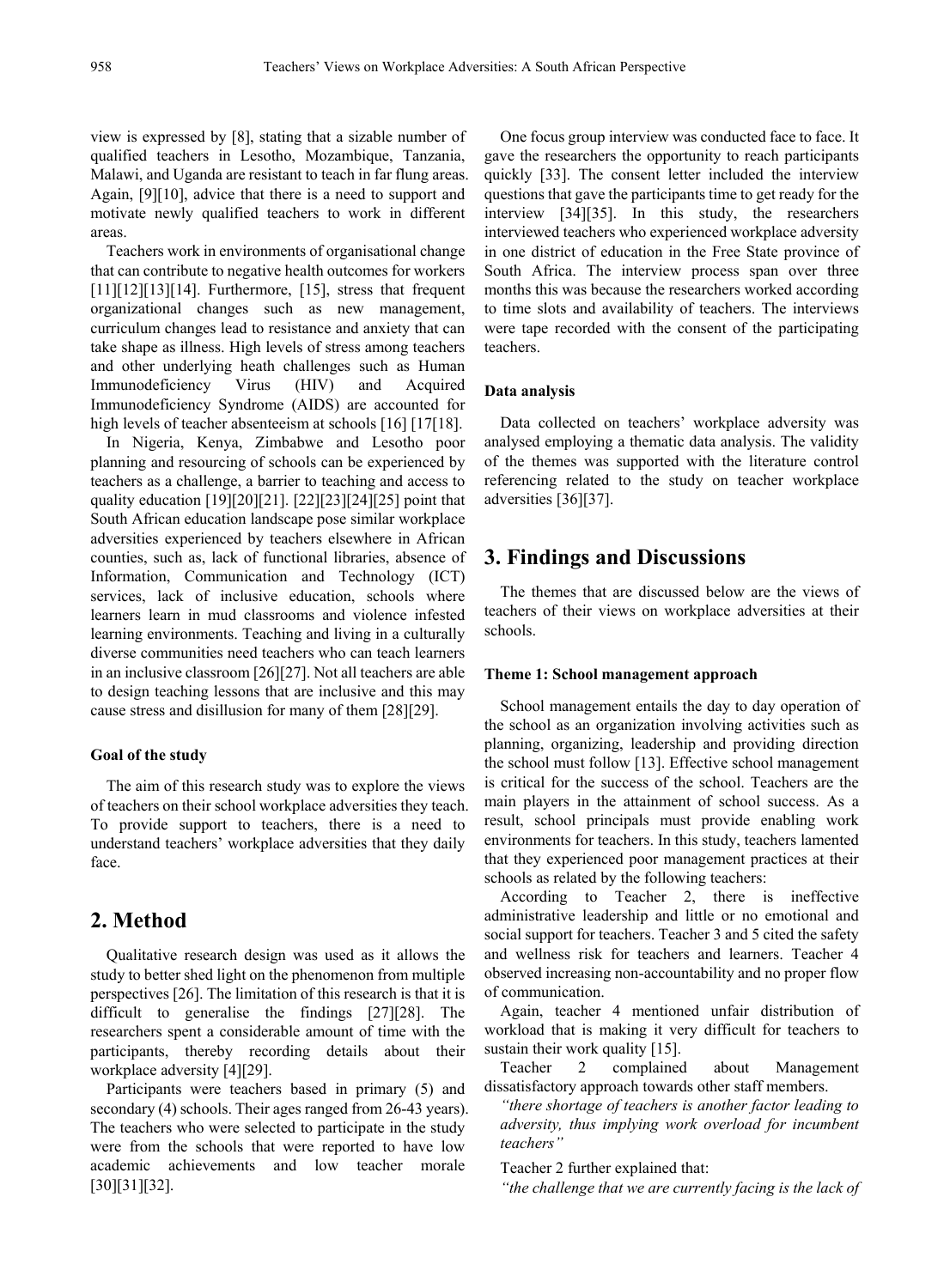*time due to work overload and non-teaching duties such as paperwork and meetings".*

The excerpts provided above demonstrate that ineffective management of teachers as a human resource creates a sense of hopeless feeling of most of the teachers. Some of the teachers are exploring other avenues and they are getting ready to exit the system.

#### **Theme 2: Teacher collegiality**

Another factor mentioned under working environment most teachers are highlighted that there is lack of collegiality so, in other words, the climate is not so democratic, participatory, enabling nor friendly, where teachers are afraid of healthy competition or challenges. This notion supports the previous findings of the South African study which reported on causes or factors leading to adversity [5]. Teacher 6 noted as follows:

*"At our schools you will find that the classrooms are overcrowded, making it difficult for us to control learners".*

Furthermore, teachers who were interviewed said they are more likely to leave the teaching profession due to poor teacher status, family constraints or balancing work and family commitments. According to [22], generally risk refers to the factors that interact to increase the individual likelihood of psychopathology or susceptibility to navigate developmental outcome. It relates to any event, conditions or experience that increases the probability that a problem will be formed, maintained, or exacerbated [22][23]. Most teachers reported worse working conditions including poorer facilities, less access to textbooks and lack of administrative support and larger class sizes.

#### **Theme 3: Disharmonious classroom environment**

Learner behaviour, especially in the classrooms affects teaching and learning negatively. [24] observes that some learners have little respect for teachers and their fellow learners. This view is supported by Teacher 6 by providing an example of disruptive learners and their violent behaviour towards other learners and some teachers.

*"In my school, learners are throwing furniture, punching, kicking, biting others and verbal abuse all the time. Truly speaking, there is nothing that we can do, because there are no policies in place that lead and guide us on what we must do when faced with such situations. These learners are aware that nothing is going to be done to them; hence they continue to disrespect and abuse us like this".*

Ineffective management of classroom environments mentioned by teacher 6 in the above excerpt shows that disruptive learners and lack of support by parents, school management teams and the Department of Education can lead to a crash of confidence in teachers. It may therefore be construed that job dissatisfaction may be predicted by the exacerbation of these risks. These findings suggest that working conditions should be one target for policies aimed at retaining qualified teachers in South Africa.

#### **Theme 4: Learners with developmental disability**

The Department of Education needs to augment the number of teachers who teach learners with developmental disability. They should also create awareness in society to accept learners with special educational needs. Disability is a restriction or an inability to perform an activity in the manner within the range considered normal for a human being, mostly resulting from impairment [28][29]. The study interviewed two teachers who teach learners with special needs and asked about the challenges that these teachers are faced with and how they try to overcome these adversities.

Teacher 7 emphasized her strife in the following way:

*"Oh, my goodness! What I am dealing with daily is so difficult, eh. I am teaching learners with special needs, né. We don't have teaching material, and this is making our job very difficult. We need learning equipment such as books and teaching equipment such as chalkboards, because I teach different grades. Now I must write and dust, write and dust all the time and these learners are very slow, so I must be patient with them. We don't know where to get these things – we are just teachers. The government is very slow in terms of delivering equipment for these poor children".*

It is evident from the above that teachers are faced with many challenges. Teachers are forced to be creative and to see to it that the learners are too. This supports the finding made by [29], that teachers should be creative and find their own methods to help learners with special needs. [29] goes on to say that teachers have no choice but to wait for support from the government and it takes a long time to deliver.

### **Theme 5: Expectations by parents of learners with learning challenges**

It seems as if many parents are anxious to see changes or development in their children immediately when they start school. According to [28], special needs educators are an important solution to children learning difficulties. This is sad indeed.

*"Teacher highlights that parents come to school every day. They want to see if their children are making progress or not. We know and understand it is not easy for them as well, but these things take time. Parents don't have patience. They want to see changes now and this is impossible, really"*

#### Teacher 3 added that:

*"some parents want their children to be able to read and*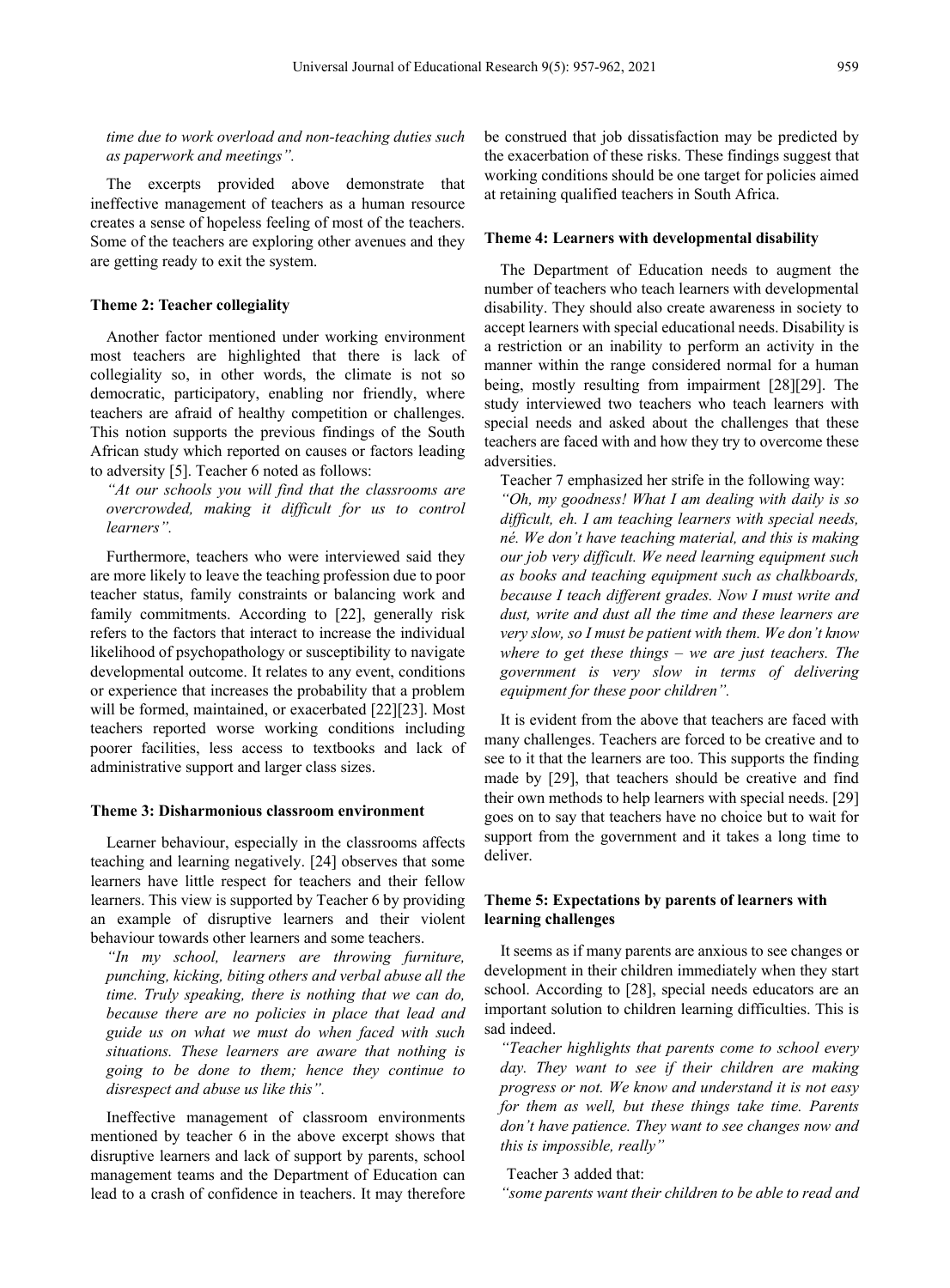*write immediately. They complain that their children have been to school for a very long time now and that it seems as if we are not teaching their children"*

Teacher 4 was very frustrated when addressing this adversity with how other learners at school treat these learners with disabilities:

*"I fail to understand why these learners mistreat disabled learners. I don't blame them really, because they are young and still need to be taught or made aware that these children with disability are also human beings, you see. The older ones are calling them names and it pains every day, because this really affects them in a negative way. I get hurt especially when they cry and refuse to go outside and play with other children. We don't have enough time to eat because we always watch the safety of these learners. I am even afraid to go to the toilet and leave them alone in class"*

Teachers concluded that parents want to see their children progressing to the next grade. These parents also need help. Children with disability develop differently than ordinary children, so their learning ability is not the same [29]. Therefore, counselling is needed for these parents as well.

#### **Theme 6: Sanitary challenges in schools**

In general, all teachers do not have knowledge of the intervention strategies made by the Department of Education to try and deal with workplace adversity. This view also supports the previous findings in the study conducted by [12][13]. Teacher 9 mentioned that:

*"We spent the whole winter with these doors and broken windows. I only took this picture from my class several classes are like this. "There seems to be a problem with the drainage in our school, so management is finding it difficult to fix it currently".* 

It is evident from the above that teachers' health and that of the learners are at risk. They are at high risk of being exposed to many infections. While this history is pertinent, a reasonable observer might expect that almost two decades after apartheid the worst of the infrastructure deficits would have been eradicated.

*"In our school, there is a helper. He tries to make sure that the drain is clean, but it is always full of water and dirty. He is working alone. So, the work is too much for him. He just cannot cope on his own".*

*"You can even go now to our toilets you will find them in an awkward condition. The toilets don't flush we must use buckets after helping our selves. The sanitation is of poor standards; we even struggle to access toilet paper or simple the hand wash after helping yourself. Some of us have decided not to go the toilets at work and that is imposing a very serious danger to our health as teachers. We did report this to the management of the school but* 

*we did not get any response as the principal is assuming it is us teachers who are causing the toilets to be like that (clapping hands), can you believe it".*

*"here is the water that is standing in front of our classes daily and it smells so bad that you cannot even eat, causing us throat infections and other sicknesses. Learners are also playing in this water"*.

According to Teacher 1, there is little intervention on the side of the school management team and the school governing bodies to assist teachers. Most of the teachers are of the view that there is no intervention whatsoever in their schools by the school management team and governing body. Some of the teachers feel that management is contributing to the adversities that teachers are facing.

## **4. Conclusions**

This paper explored teacher workplace adversities which some are natural and cannot be avoided, while others could be avoided as they are human erring. The teachers on their illumination of their workplace adversity provide a hindsight on workplace areas that are likely to compromise the abilities of teaching. It is suggested in this study that management of schools should be aware of workplace adversities to create a humane working environment that enables teachers to realize the full potentials and to develop a keen interest in teaching as a profession. The findings of the research study caution that though teachers can develop their own strategies in overcoming workplace adversities, their capabilities may be constrained and limited by sustained workplace challenges.

## **REFERENCES**

- [1] McDonald, Glenda E. "Surviving and thriving in the face of workplace adversity: an intervention to improve personal resilience in nursing and midwives." Doctoral thesis. Western Sydney: University of Western Sydney. pp. 56-70. 2010.
- [2] Jackson Jennifer. "Managing exposure: A grounded theory of burnout and resilience in critical care nurses." Master's thesis. Canada, Athabasca University, 44-44. 2015.
- [3] Bogossian Fiona, Peta Winters Chang, Anthony Tuckett. ""The Pure Hard Slog That Nursing Is...": A Qualitative Analysis of Nursing Work." Journal of Nursing Scholarship 46.5, 377388, 2014. https://www.researchgate.net/publicati on/2650 90973.
- [4] Chan Zenobia CY, Wun San Tam, Maggie KY Lung, Wing Yan Wong, Ching Wa Chau. "A systematic literature review of nurse shortage and the intention to leave." Journal of nursing management 21 (4), 605-613. 2014.
- [5] Segalo Letlhoyo, Rambuda Awelani Melvin, "The views of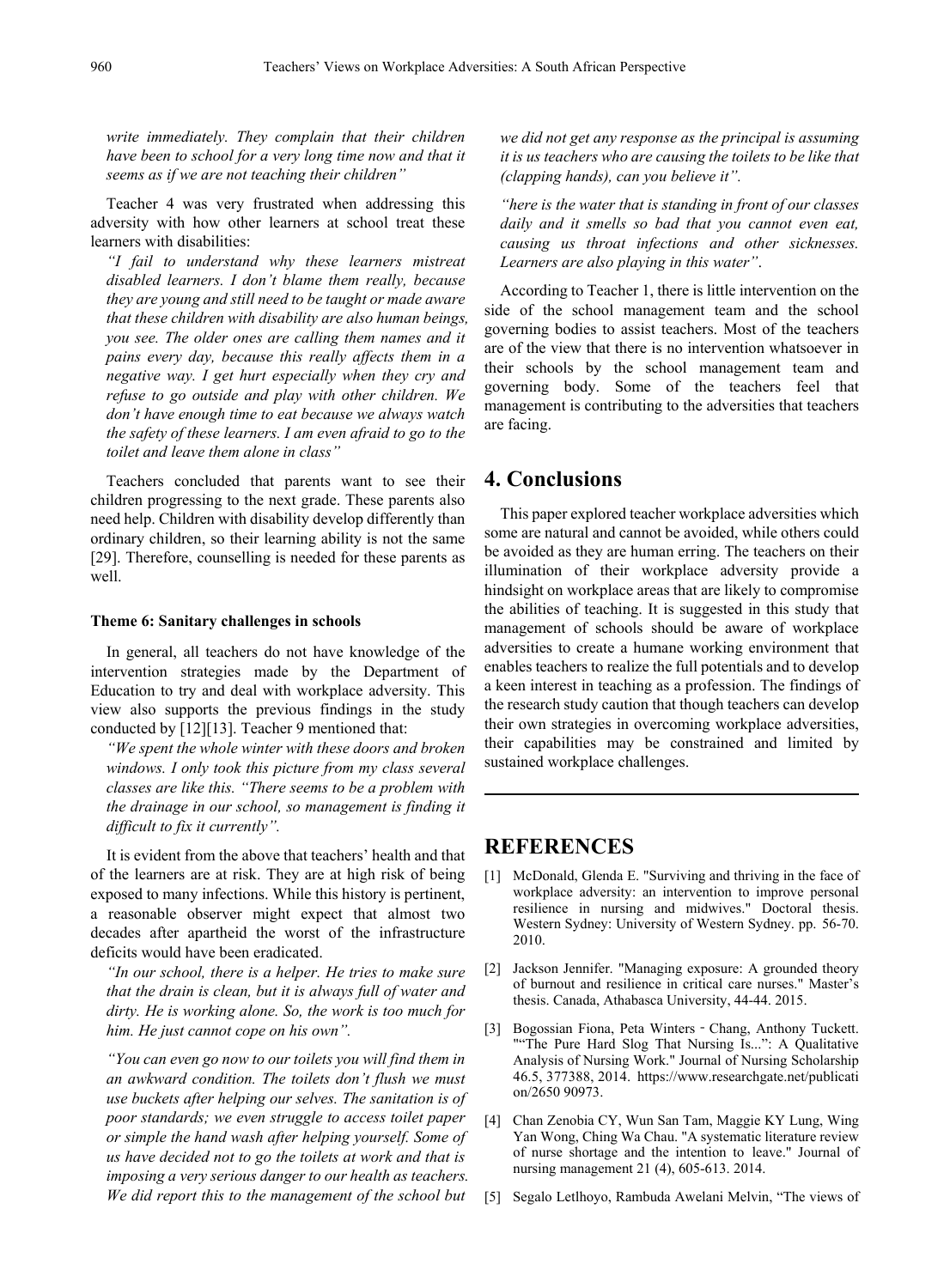teachers on the right to discipline in South African public schools". South African Journal of Education, 38(2).1-7. 2018. http://dx.doi.org/10.15700/saje.v38n2a1448.

- [6] Spector Paul E, Zhiqing E Zhou, Xin Xuan Che. "Nurse exposure to physical and nonphysical violence, bullying, and sexual harassment: A quantitative review." International<br>journal of nursing studies  $51(1)$ ,72-84.2014.  $51(1)$ ,72-84.2014. https://doi.org/10.1016/j.ijnurstu.2013.01.010.
- [7] Du Plessis Pierre, Raj Mestry. "Teachers for rural schools–a challenge for South Africa." South African Journal of Education 39, 51-59. 2019. DOI: 10.15700/saje.v39ns1a17 74.
- [8] World Bank. "Teachers for rural schools: experiences in Lesotho, Malawi, Mozambique, Tanzania, and Uganda". The World Bank, 2008.
- [9] Mulkeen Aidan. Teachers in Anglophone Africa: Issues in teacher supply, training, and management. The World Bank, 2009.
- [10] Waghid Yusef. "Teacher mobility: a loss to South African schools?: conversation." Perspectives in Education 25(2), 101-108. 2007.
- [11] Silva Borges, Flavio Notarnicola da, Frida Marina Fischer. "Twelve-hour night shifts of healthcare workers: a risk to the patients?" Chronobiology international 20(2), 351-360. 2003.
- [12] Budge Claire, Jennifer Carryer, Sue Wood. "Health correlates of autonomy, control and professional relationships in the nursing work environment." Journal of advanced nursing 42(3), 260-268. 2003.
- [13] Inmyxai Sengaloun, Yoshi Takahashi. "Performance comparison derived from human resources between male and female headed firms in the Lao MSMEs." International Review of Business Research Papers 6(2), 12-38. 2010.
- [14] Hutchinson, Marie, Margaret Vickers, Debra Jackson, Lesley Wilkes. "Workplace bullying in nursing: towards a more critical organisational perspective". Nursing Inquiry, 13(2),118-126. 2006.
- [15] Morante Flavia. "Applying psychoanalytic thinking in a staff support group to reflect on service change and clinical practice in a specialist psychiatric service". Psychoanalytic Psychotherapy, 19(2):103-120. 2005.
- [16] Travers Cheryl "Current knowledge on the nature, prevalence, sources and potential impact of teacher stress". In Educator Stress (23-54). Springer, Cham. 2017.
- [17] Motseke Masilonyana, "Stressors of township secondary school teachers: a management issue". Journal of Psychology, 4(1), 19-24. 2013. https://doi.org/10.1080/097 64224.2013.11885490.
- [18] Schulze Salomé, Steyn Trudie. "Stressors in the professional lives of South African secondary school learners". South African Journal of Education, 27(4), 691-708. 2007.
- [19] Adedeji Segun Olugbenga, Olanrewaju Olaniyan. "Improving the conditions of teachers and teaching in rural schools across African countries". Addis Ababa: UNESCO-IICBA, 2011.
- [20] Shadreck Mandina. "Quality rural secondary school education in Zimbabwe: Challenges and remedies". Journal of emerging trends in Educational Research and Policy studies, 3(5), 768. 2012.
- [21] Motseke Masilonyana, "Managing Ill-Discipline among learners in disadvantaged schools". Africa Education Review, 17(3), 22-36. 2020.
- [22] Olayiwola L M, Adeleye O A. "Rural infrastructural development in Nigeria: Between 1960 and 1990–problems and challenges. Journal of Social Sciences, 11(2), 91-96. 2005.
- [23] Mojapelo Samuel Maredi. "Challenges in establishing and maintaining functional school libraries: Lessons from Limpopo Province, South Africa". Journal of Librarianship and Information Science, 50(4), 410-426. 2018. DOI: 10.1177/0961000616667801.
- [24] Chisango Grasia, Newlin Marongwe, Nomxolisi Mtsi, Thembisile E. Matyedi. "Teachers' perceptions of adopting information and communication technologies in teaching and learning at rural secondary schools in eastern cape, South Africa". Africa Education Review, 17(2), 1-19. 2020. https://doi.org/10.1080/18146627.2018.1491317.
- [25] Segalo Letlhoyo. "The Role of School Governing Bodies with Special Reference to the Provision of the Quality Education" (Doctoral dissertation, Central University of Technology, Free State), 188-190. 2014.
- [26] Bantwini Bongani. "Analysis of teaching and learning of natural sciences and technology in selected Eastern Cape province primary schools, South Africa". Journal of Education, (67), 39-64, 2017. https://doi.org/10.17159/2520 -9868/i67a02.
- [27] Macalane Junel Malindi, "Personal and socio-ecological resilience resources among school-going teenage mothers: An exploratory study", Journal of Psychology in Africa, 28:4, 340-343, 2018. DOI: 10.1080/14330237.2018.150188 3.
- [28] Mashicolo Gladys Nomusa. "Understanding streetism from the street children's perspective: a qualitative approach." PhD diss., North-West University (South Africa), Vaal Triangle Campus, 162-180. 2016.http://hdl.handle.net/1039 4/20492
- [29] Udoba, Humphrey Alexander. "Challenges faced by teachers when teaching learners with developmental disability." Master's thesis, 54-60. 2014. http://urn.nb.no/URN:NBN:no -46844
- [30] Greenlee Bobble, John J. Brown Jr. "Retaining teachers in challenging schools." Education 130.1, 101-104. 2009.
- [31] Flick Uwe. "An introduction to qualitative research". Berlin, Sage Publications Limited, 108-110. 2018.
- [32] Mohajan Haradhan Kumar. "Qualitative research methodology in social sciences and related subjects". Journal of Economic Development, Environment, and People, 7(1), 23-48. 2018. https://mpra.ub.uni-muenchen.de /85654.
- [33] Paul D Leedy, Ormrod JE, Johnson LR. "Practical research: Planning and design". Pearson Education, 2(24), 141-172. 2014.